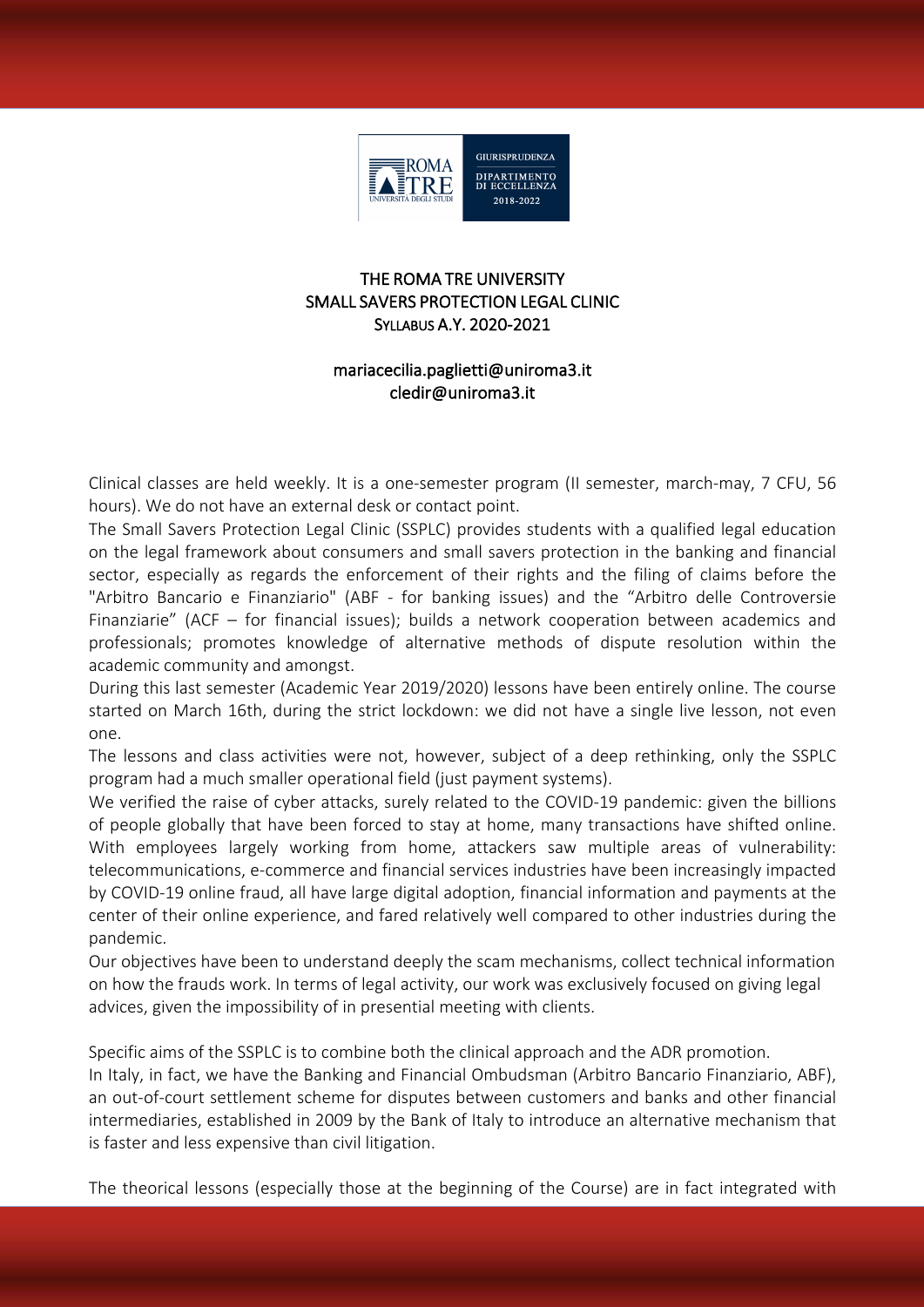the practical point of view, with the copresence in each lesson of the clinic counselor. So students work both under the academic teacher's supervision, and the lawyer co-supervision.

Our methodology is based on two assumptions:

- 1) SSPL is a course formally recognized within the Roma Tre curriculum
- 2) The main goal of SSPLC is to ensures both educational objectives and quality of services to clients.

Consequences of these premises are:

- a) We have a qualitative instead of a quantitative approach;
- b) Numbers (of cases) do not matter to us;
- c) We assistance individual clients, we do not just give them advices.

Cases are assigned to team, variably of three/four students.

At the beginning of the course, individual work is preferred, since the team work requires an extra effort for the student. Accomplish a good team work skills in group assignments is considered one of the goals of the SSPLC.

# A) Analysis of the case: especially, comprehension of the facts

First step is to verify that the clinic is competent *Ratione materiae* (consumer law); the parties involved fall under the definition of "consumer" and "trader": Art. 2, par. 1, n. 1, Dir. 2011/83: «any natural person who, in contracts covered by this Directive, is acting for purposes which are outside his trade, business, craft or profession» « any natural person or any legal person, irrespective of whether privately or publicly owned, who is acting, including through any other person acting in his name or on his behalf, for purposes relating to his trade, business, craft or profession in relation to contracts covered by this Directive».

Then the second step is to really understand the facts: preparing legal strategies requires having, absorbing and comprehending large amounts of information (this involves ability to listen, ability to ask questions). Facts matter (standard burden of proof applies).

### B) Methodology (see above)

Cases are analyzed according to a method which is determined by the clinical staff and the lawyer collaborating with the clinic.

Most of the time the first follow-up of the case is a request of advice by a national consumer association. The case is presented to the class by the clinical teacher and the lawyer.

Clinicians have first to check the legal basis. Then they determine whether the case has any merit and, if so, whether there are any viable defenses.

# 1) IDENTIFY THE PROBLEM (Theory):

- A) FACTS:
	- i. Identify key information (which will set the context for the problem) and unclear terms and concepts (ensure that everyone understands the technical terms used; ensure that everyone has a similar understanding of the situation described in the problem: people have different modes of thinking about facts).
	- ii. Define the problem: investigate and organize facts.
	- iii. Analyze the problem (even with a critical point of view): «what really happened?»

### B) LEGAL ANALYSIS:

- i. Identify and qualify the legal issue: the client provides the clinicians with facts, not a list of legal theories
- ii. Identify the applicable norms: the current legal framework in the consumers' and